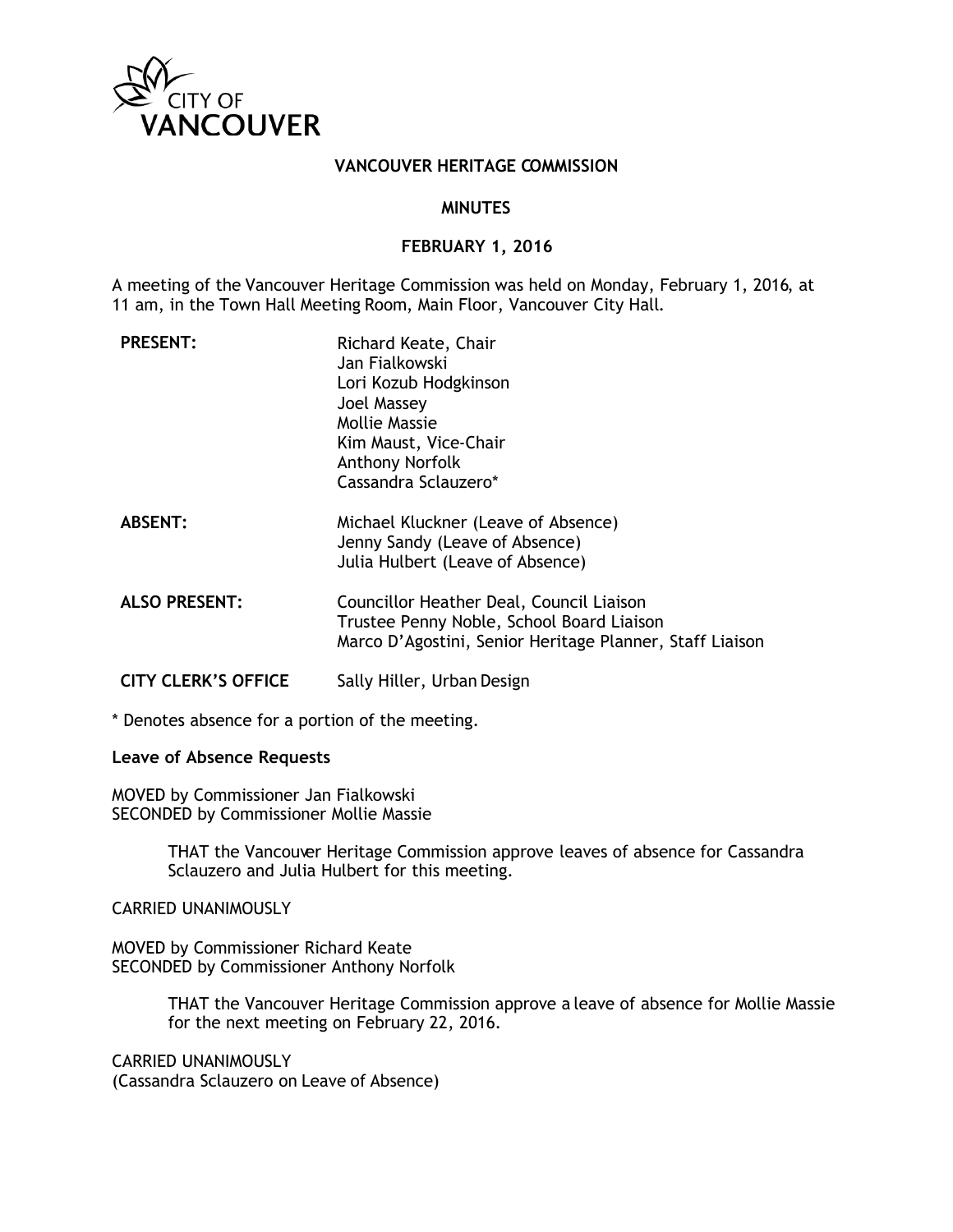#### **Approval of Minutes**

MOVED by Commissioner Anthony Norfolk SECONDED by Commissioner Jan Fialkowski

> THAT the Vancouver Heritage Commission approves the minutes from the meeting held January 11, 2016, as circulated.

CARRIED UNANIMOUSLY (Cassandra Sclauzero on Leave of Absence)

*NOTE: Subsequent to approval of Leave of Absence Requests and Minutes, Cassandra Sclauzero arrived.*

#### **1. Business Arising from the Minutes**

None

- **2. Conservation Review**
- **(a) 1872 Parker Street Brookhouse Residence VHC 'B' (Proposed) Rezoning Application**
- **Issues:** Conservation Plan and overall scheme and Vocabulary of the new infill building
- **Applicants:** James Evans, Owners' Representative Timothy Ankenman, Architect
- **Staff:** James Boldt, Heritage Planner Michael Naylor, Planner Marie Linehan, Development Planner Susan Chang, Development Planner

Staff and the applicants reviewed the application and responded to questions.

MOVED by Commissioner Mollie Massie SECONDED by Commissioner Kim Maust

> THAT the Vancouver Heritage Commission supports the application for 1872 Parker Street, the Brookhouse Residence, as presented at its meeting on February 1, 2016, including the conservation plan and the application to add a modern infill building;

FURTHER THAT the Commission requests that the front elevation of the Brookhouse be returned to its original appearance and pattern of openings; and

FURTHER THAT the applicant consider replacing the heritage building roof with cedar shingle roofing; and

FURTHER THAT the applicant confirm their intent to replicate the heritage building's wood windows and doors and not use vinyl as noted on the drawings; and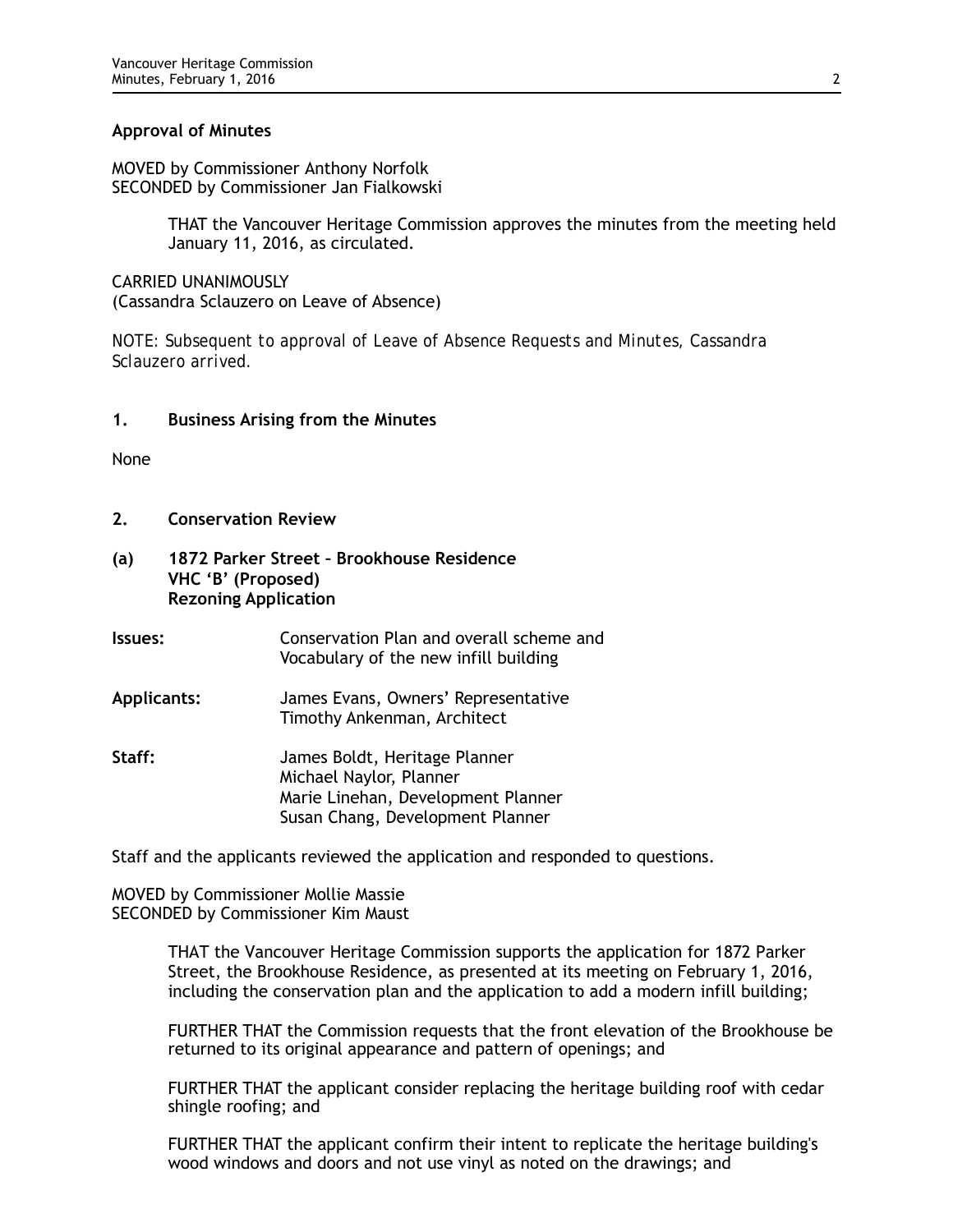FURTHER THAT the applicant confirm their intent to restore or replicate the original chimney; and

FURTHER THAT the applicant provide sufficient bicycle parking for every residence; and

FURTHER THAT the applicant provide design development to the landscape plan for the site and in particular, around the infill building.

CARRIED UNANIMOUSLY

## **(b) 2050 SW Marine Drive – 'Wilmar' site**

Staff and the Developer's representative, James Evans, provided an update on the 'Wilmar' site HRA project and responded to questions.

In discussion, the Commission accepted the presentation for information and requested the applicant keep the infill buildings distinguishable from the heritage estate.

### **3. Statement of Significance and Vancouver Heritage Register Subcommittee Report**

Staff reviewed the report from the Statement of Significance and Vancouver Heritage Register Subcommittee meeting held January 11, 2016, and responded to questions.

MOVED by Commissioner Anthony Norfolk SECONDED by Commissioner Lori Kozub Hodgkinson

- A. THAT the Vancouver Heritage Commission supports adding the following building to the Vancouver Heritage Register as a B-listing:
	- 1795 West  $16<sup>th</sup>$  Avenue Maguire Residence.
- B. THAT the Vancouver Heritage Commission supports adding the following buildings to the Vancouver Heritage Register as C-listings:
	- 1775 West  $16<sup>th</sup>$  Avenue Elson Residence;
	- 1785 West 16<sup>th</sup> Avenue Bayne Residence.
- C. THAT the Vancouver Heritage Commission request that the Statements of Significance for the following buildings be referred back to the consultants for revisions and, where necessary, to complete revisions to the Vancouver Heritage Register Evaluations:
	- 1775 West  $16<sup>th</sup>$  Avenue Elson Residence;
	- 1785 West  $16<sup>th</sup>$  Avenue Bayne Residence;
	- 1795 West  $16<sup>th</sup>$  Avenue Maguire Residence.

#### CARRIED UNANIMOUSLY